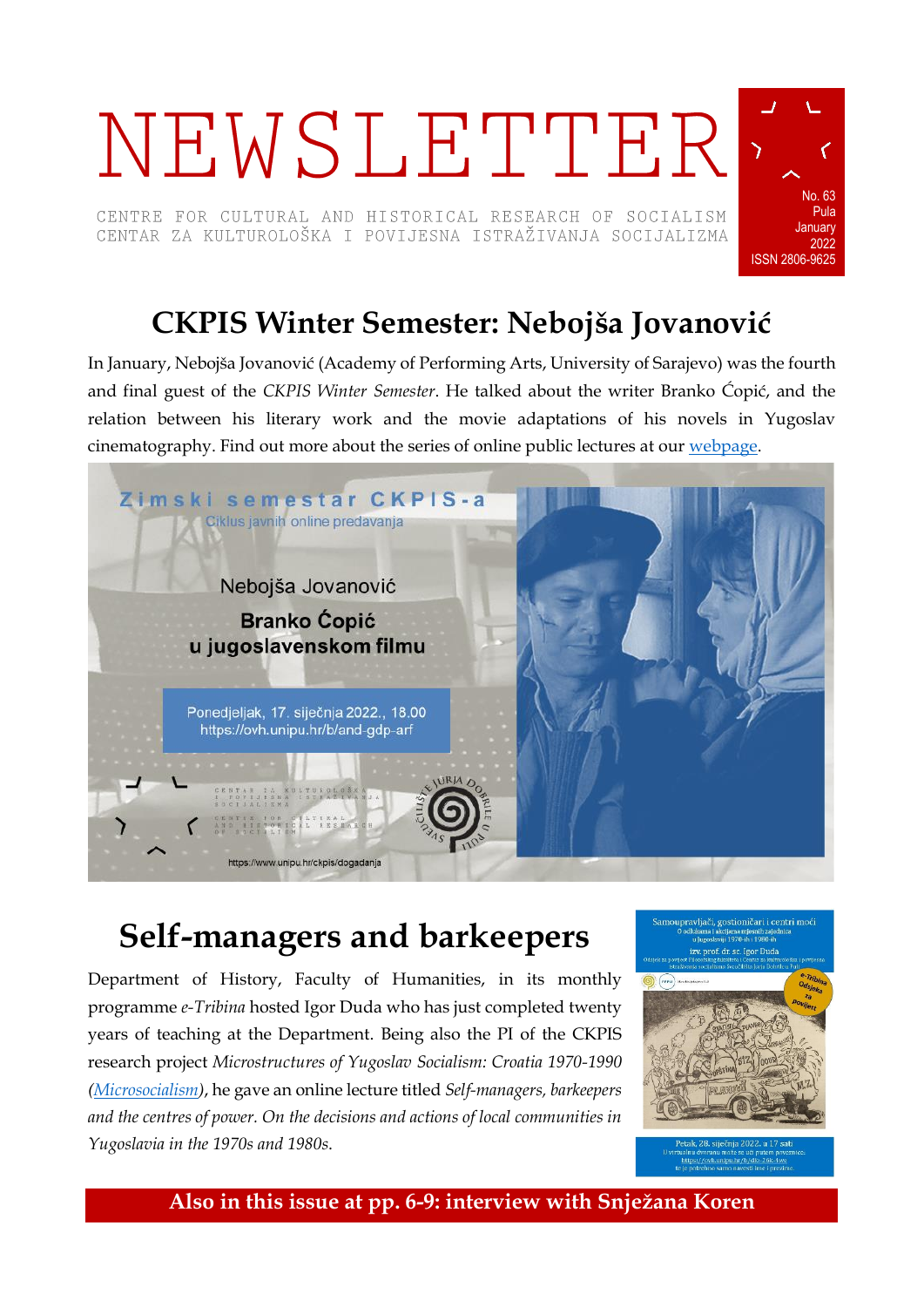CKPIS was founded in July 2012 as a new unit of the University of Pula. We will celebrate the Centre's 10th anniversary throughout this year. There will be a series of lectures within the *CKPIS Summer Semester*, a round table and, here on the *Newsletter* pages, short interviews with our researchers. Moreover, in the section *Interview of the Month*, month after month, we hope to present colleagues with whom we have closely cooperated.



#### YEARS OF CKPIS: IGOR DUDA TEN Interview by Tina Filipović

**As an associate professor at the University of Pula, associate of other institutions and the PI of two large research projects, you have extensive experience in the academia characterized mostly by the social history of socialist Yugoslavia. Which topics have caught your attention the most in the last ten years and why?**

My interest in socialist Yugoslavia is more than twenty years old. There were the MA thesis and the PhD dissertation, both published as books, as well as taught university courses, an international research project and other activities. All that happened before the last ten-year period and the foundation of CKPIS. My general interest in social history and history of everyday life has not changed, but specific different topics have been following one another. At first, there were history of leisure and tourism, history of consumer culture and the standard of living. What followed, accompanied with the first large project I had the opportunity to lead, was history of childhood, actually ideologization of childhood through the Alliance of Pioneers. Consumer protection then served as a bridge to my current research of local communities and social selfmanagement at the place of dwelling. Leisure time, organizations and initiatives to fill it seem to be a constant common denominator. Society's basic starting points, like pioneers or administrative microstructures, as well.

#### **After three years of work, your project Microstructures of Yugoslav Socialism: Croatia 1970–1990 entered the final phase of research, and some of the results have been disseminated. What are your topics, and how challenging is it to be the PI?**

We are now in the project's final year and the whole team, six researchers and me, are very busy. The pandemic and the earthquakes in Croatia have influenced our lives and work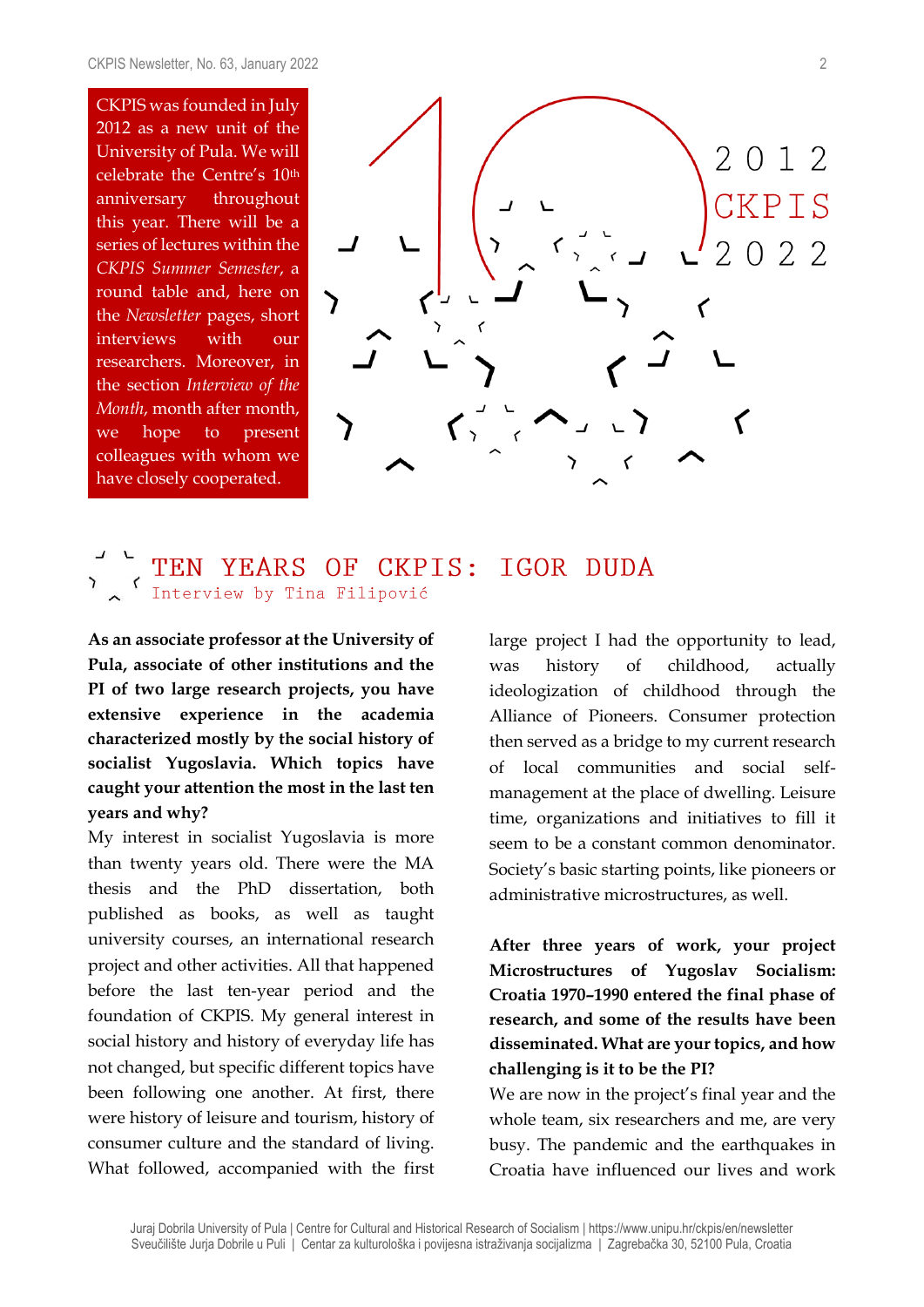schedules, there were travel restrictions and the archives were not easily accessible. However, we are giving our best to complete both research and publications by April 2023 when the project ends. Having all this in mind, this project is considerably more challenging than the last one, Making of the Socialist Man, which was also financed by the Croatian Science Foundation (HRZZ). It is never easy for a PI to be both a researcher and a coordinator between the colleague researchers, the university administration, and the HRZZ. In terms of research, I am covering two topics: protection of selfmanagement rights and social property, and the role of citizens as self-managers in local communities. The latter topic is a big task as it requires extensive research and a monograph. It has been interesting to follow what happened to social self-management when it was introduced into neighbourhoods and when citizens were expected to participate in direct democracy and local life.



Igor Duda [\(read more\)](https://ffpu.unipu.hr/ffpu/en/igor.duda)

**As one of the co-founders of CKPIS, you have launched events and programmes which have become a tradition. Would all this be feasible in such a short time if there was no CKPIS? What are the merits of the** 

#### **Centre in modernizing the research approach to socialism?**

For the latter, being an insider, it is hard for me to judge. I would say the Centre's strength is in its multidisciplinarity (history, anthropology, cultural and literary studies, musicology) which inevitably brings a touch of interdisciplinarity, too. What characterizes the historians associated with the Centre is inclination towards social, cultural and economic history. These fields are still understudied, so there is a lot to be done. Apart from that, CKPIS has become a real and virtual meeting point of hundreds of researchers and PhD students. Those who come always bring good energy, and I hope they also feel welcome. As soon as we get proper office space, we will finally be able to offer a desk to our guest researchers and trainees. Regarding the first part of your question, CKPIS has proved to be a suitable and recognizable platform for various academic activities. It also brought an initial synergic effect to what we were doing as individuals at the time. However, I think that staff's CVs and publication lists do not make a centre; what does are links between personal assignments, joint actions and the additional work done for such a centre only. In other words, working for CKPIS, creating it and being creative about it, while keeping regular teaching hours and other tasks, also means less leisure, reading and writing. It also means research projects through which we could employ PhD students and post-docs, and enable CKPIS to grow. Even before 2012, I had organizational experience, I started a workshop in contemporary social history and there was an idea about an institute within the Department of History. CKPIS then appeared as an inter-faculty possibility. So far it has been a nice story, and I wish it all the best.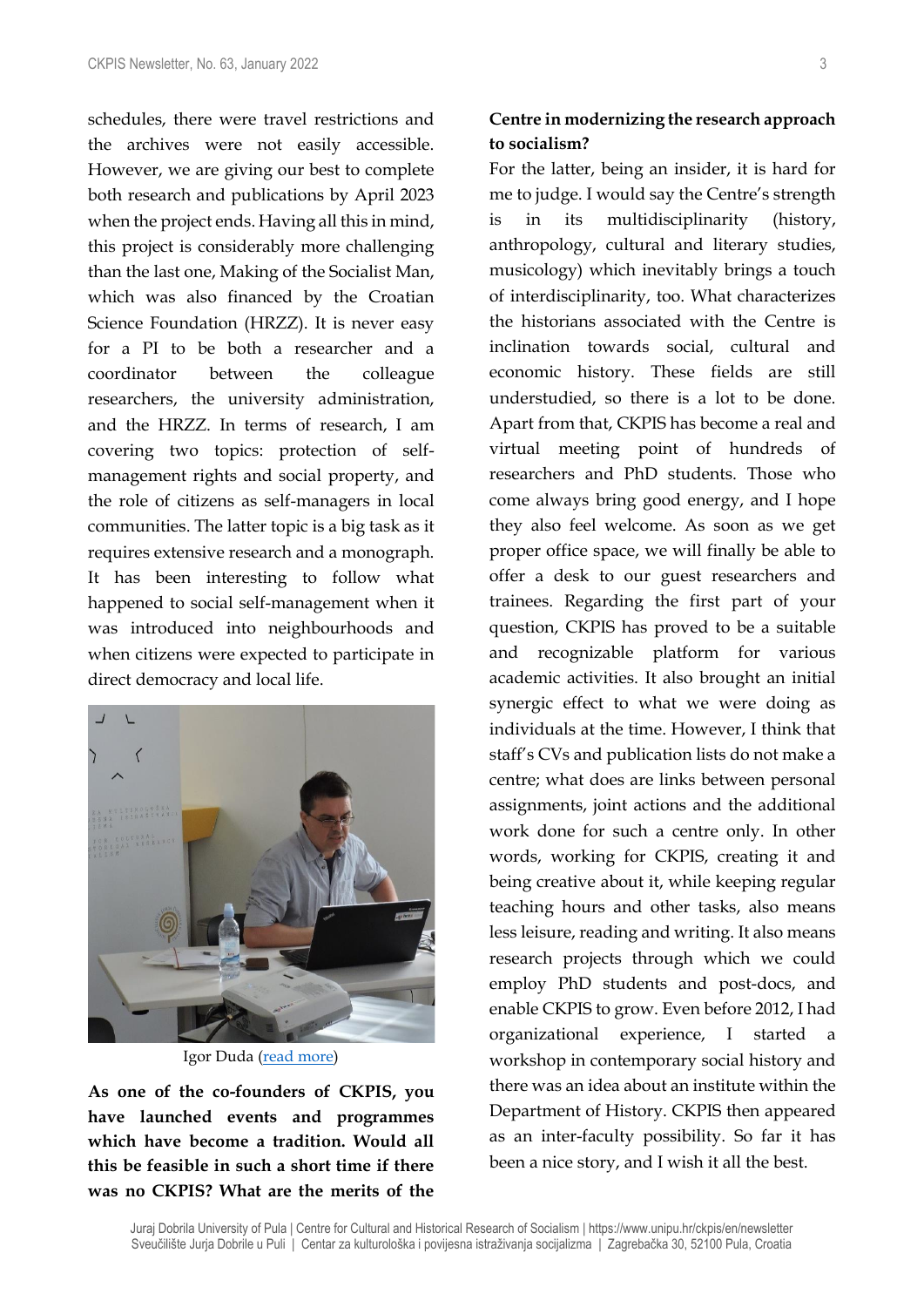

#### CONFERENCES AND CFP

#### **Public Health in East and Southeast Europe: Growth, Inequality and the State. Contemporary and Historical Perspectives, Regensburg, 13-15 October 2022**

The Corona pandemic has dramatically highlighted the precarious nature of healthcare in East and Southeast Europe. At the same time, the positive effects of high-quality public health on society are well known and go much beyond immediate health benefits. It is still in the vivid memory of the older generations in East and Southeast Europe that the massive expansion of public health – as a consequence of industrialization under Communism – brought tremendous social and individual benefits. So, what are the economic, social, and political factors that have changed the size and the nature of public health in the last three decades so considerably? On the other hand, what were the actual "side effects" and deficits of socialist public health? Historically, what factors have contributed to the creation of public health systems in the first place and which specific development patterns can be detected in Eastern and Southeastern Europe through the 20th century? What (dis)continuities can there be traced between (pre-) socialist and post-socialist patterns of development? [\(Read more\)](https://www.ios-regensburg.de/veranstaltungen/jahrestagung.html)

Application deadline: 28 February 2022

#### **Cold War Museology: How museums shape(d) our understanding of the Cold War, Edinburgh, June 2023**

University of Stirling & National Museums Scotland invites practitioners and academics to propose papers for an international conference hosted in Edinburgh in June 2023, that will bring together inter-disciplinary and international research on Cold War museology. They aim broadly to analyse the current condition of the material heritage the Cold War in theory and practice in Europe and beyond, while questioning gaps, deficits, challenges and future programmes of work. They will also make a selection from these papers to propose an edited volume of essays. [\(Read more\)](https://www.hsozkult.de/event/id/event-115238) Application deadline: 4 April 2022

#### **Transformations of Property in Post-Socialist Eastern Europe, Jena, 20 October 2022**

Eastern Europe's post-socialist transformation, once a thriving field of research by social scientists, is turning history. As confidence in the intrinsic interrelationship of liberal democracy and liberal market economy evaporates, we are witnessing a rising demand for new historical perspectives on post-socialist transformation. In an endeavour to draft a nuanced and multi-dimensional picture of the transformation age, historians have started to tackle anew issues of political, social, and economic change before and after the decisive years of 1989/91. This workshop focuses on the profound change of property regimes as one of the key elements of systemic transformation. Its paramount relevance was threefold: on the concrete level of power and control over economic assets on the ground, on the level of institutional frameworks and social meaning attributed to them, and in its relation to the parallel establishment of democracy. The aim of this workshop is to reconsider the role of property-related conflicts and reconfigurations during post-socialist transformations. [\(Read more\)](https://sfb294-eigentum.de/en/news/call-papers/)

Application deadline: 28 February 2022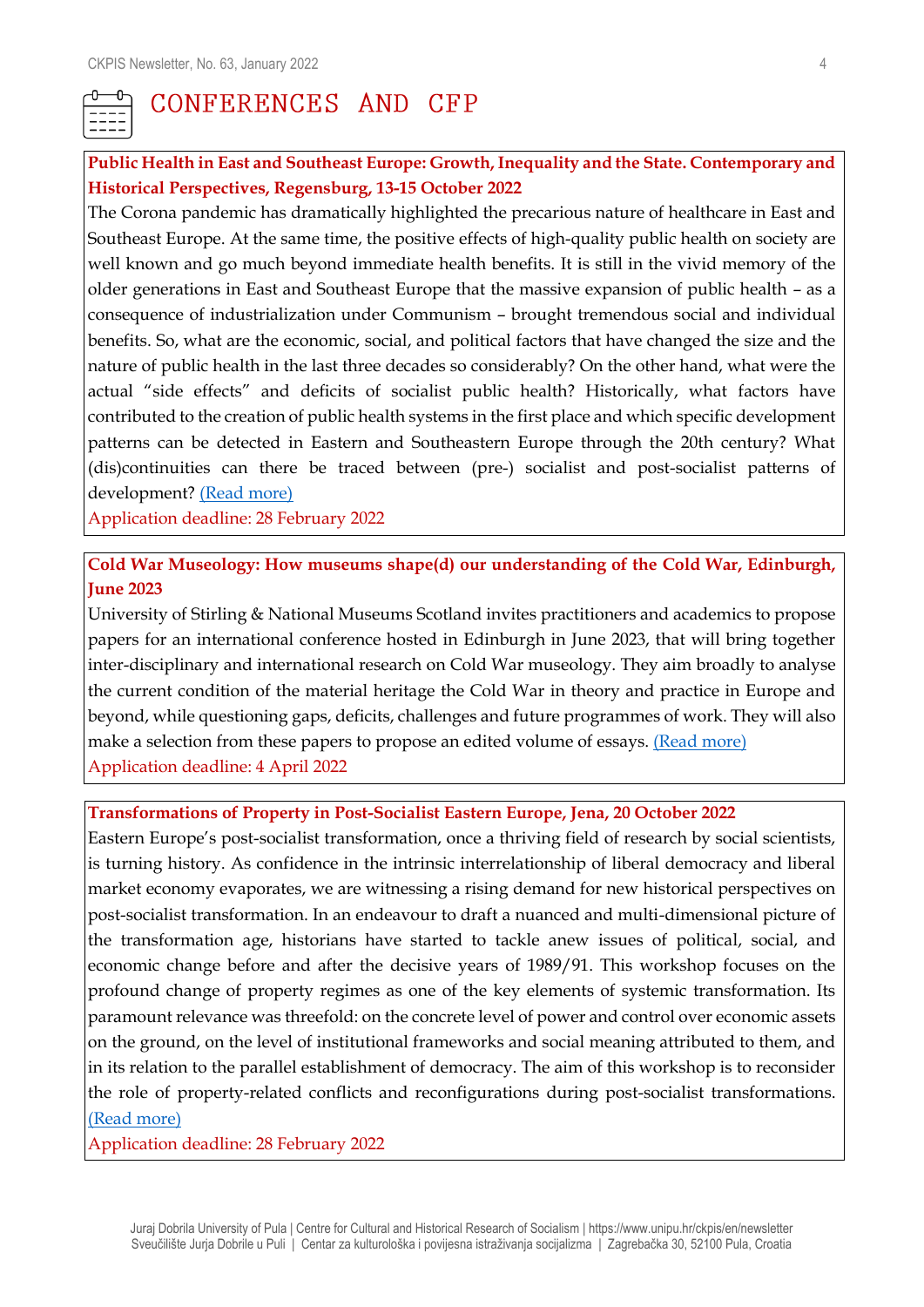#### **Comparing cultures of solidarity: Socialist internationalism and solidarity across the Eastern Bloc and beyond, Cambridge, 20-21 June 2022**

This workshop will explore the cultures of socialist internationalism and solidarity that emerged during the Cold War, with a particular focus on how these practices functioned as a space of interaction between citizens and states across – and beyond – the Eastern Bloc. Recent scholarship investigating East-South relations, entanglements and connections during the Cold War has often focused on the mobilities that these links engendered. While significant numbers made the journey from the socialist states of East and Central Europe to Africa, Asia and Latin America and vice versa, these groups – be they students, engineers, or holiday makers – were nevertheless a minority, often unrepresentative of the broader whole. Their experiences of socialist internationalism are revealing, but do not speak to the broader experience of living within the regimes that were to a great extent defined by it. If the direct experience of socialist internationalism was limited to a privileged few, how then was it experienced by the majority, for whom actual travel outside of their state was a distant possibility? [\(Read more\)](https://www.crassh.cam.ac.uk/events/32109/#call-for-papers)

Application deadline: 18 February 2022

## POSITIONS, GRANTS AND STIPENDS

**Scholarships for German language courses in Bavaria 2022 for applicants from the Balkans** Students and young academics of all disciplines with intermediate German proficiency (at least B1 level) from Albania, Bosnia and Herzegovina, Croatia, Kosovo, Montenegro, North Macedonia, Russia, Serbia, Slovenia and Ukraine can apply for BAYHOST summer course scholarships. At the time of application students need to have completed at least two entire semesters at an institute of higher education and provide corresponding grades. Applicants must have the citizenship of one of the eligible countries. [\(read more\)](https://www.uni-regensburg.de/bayhost/english-1/bayhost/english/scholarships/language-courses-in-bavaria/index.html) Application deadline: 23 March 2022

#### **BEYOND BORDERS 2022, Hamburg**

Questions concerning borders, migration, knowledge production and circulation as well as social and cultural transfers across nations are the focus of the current call for applications for Ph.D. scholarships. We encourage applications for projects concentrating on following aspects, although other topics will also be considered: trajectories of migration and mobility of cultural and intellectual production, social and cultural dimensions of borders, cultural borders and their manifestation in arts and cultural production, circulation of ideas and knowledge, the changing understanding of the "national", transnational and global cultural institutions and canons, decolonizing decoloniality – what is a decentered approach to producing, disseminating, teaching about and acting upon knowledge in more equitable ways. [\(read more\)](https://beyondborders.zeit-stiftung.de/)

Application deadline: 1 March 2022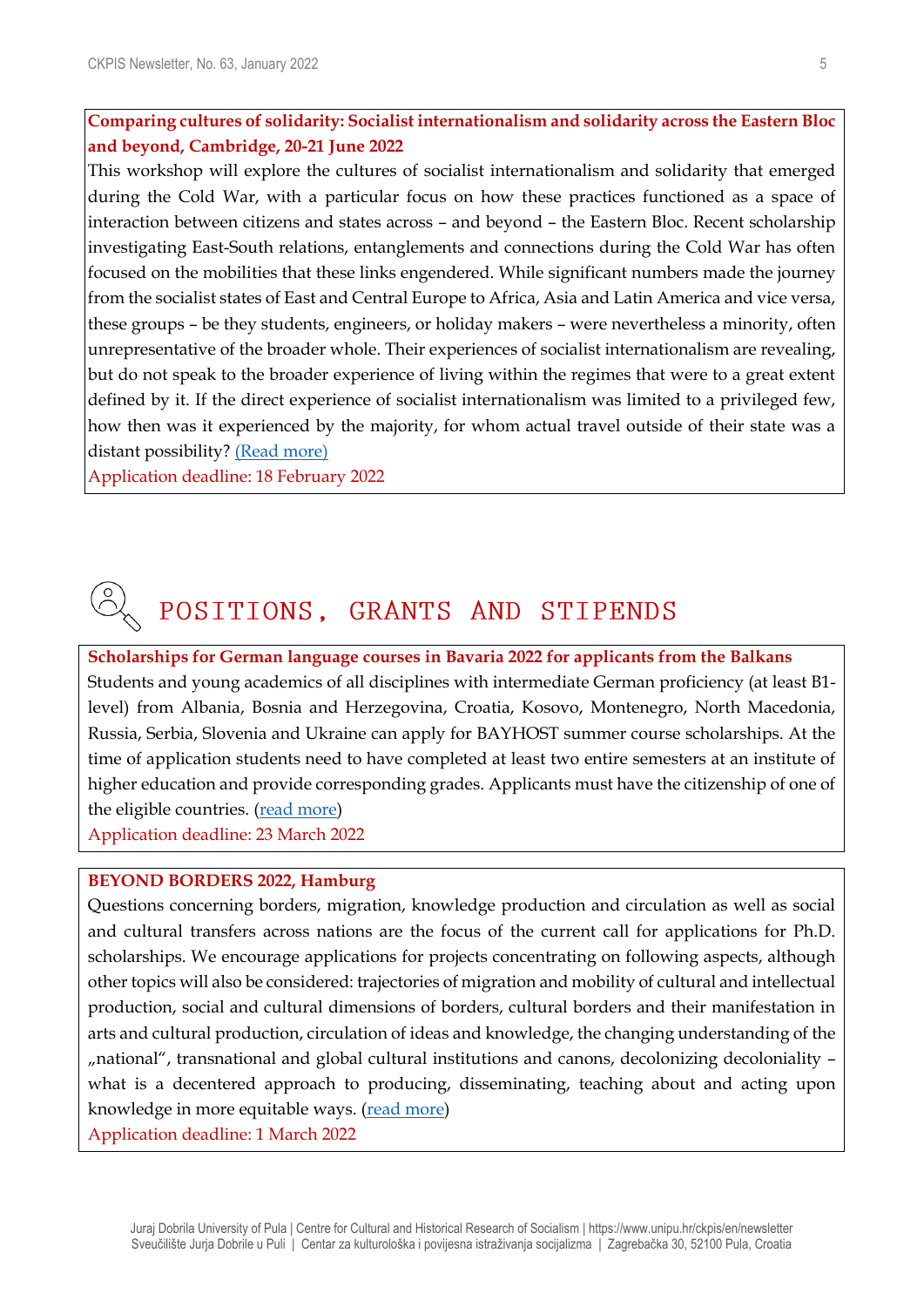# **SECUTE SET ANTERVIEW OF THE MONTH**<br>Similar Stanimirović

**Snježana Koren is an assistant professor at Faculty of Humanities and Social Sciences, University of Zagreb. She was a researcher at the CKPIS research project** *Making of the Socialist Man. Croatian Society and the Ideology of Yugoslav Socialism* **(2014-2017), a reviewer of our publications and our guest on many occasions. (**[read more](http://www.ffzg.unizg.hr/pov/pov2/biografija.php?id=17)**)**



Snježana Koren

**In your book** *The Politics of History in Yugoslavia (1945-1960). CPY, History Teaching, Historiography***, you have utilised several concepts, most notably the cultural memory and the politics of memory (***Geschictspolitik***), in order to demonstrate the interlinkage between the Yugoslav communist-led state and the produced**  **historical narratives. Could you briefly expand on why do you find those concepts in particular useful for exploring the aforementioned relationship?**

The politics of history as an analytical category deals with the political dimension of history, it explores how political elites use the past to pursue certain policies and political goals. In the case of the Yugoslav communist elites, interpretations of the past had a legitimating function for the CPY (by emphasizing the leading role of the CPY in the war) and an integrative function in the multiethnic society (by emphasizing brotherhood and unity and the joint struggle of the Yugoslav peoples against the Axis and collaborators). Additionally, the emphasis on the size and authenticity of the People's Liberation War also served from the very beginning as a strong emancipatory factor towards the USSR.

**Furthermore, in arguing that the historyteaching was utilised to legitimise the new regime, as well as to allow for the integration of the multiethnic society, you have touched on the phenomena of the Yugoslav socialist patriotism. Which of the examples of the invented traditions or everyday nationalismmechanisms would you single out as having been the most/least efficient in that regard?** The legacy of the People's Liberation Struggle, brotherhood and unity, Yugoslav socialist patriotism and the cult of Tito were among the key goals of education throughout the period of socialist Yugoslavia. In addition to interpretations of the past in school curricula and textbooks, the influence of the politics of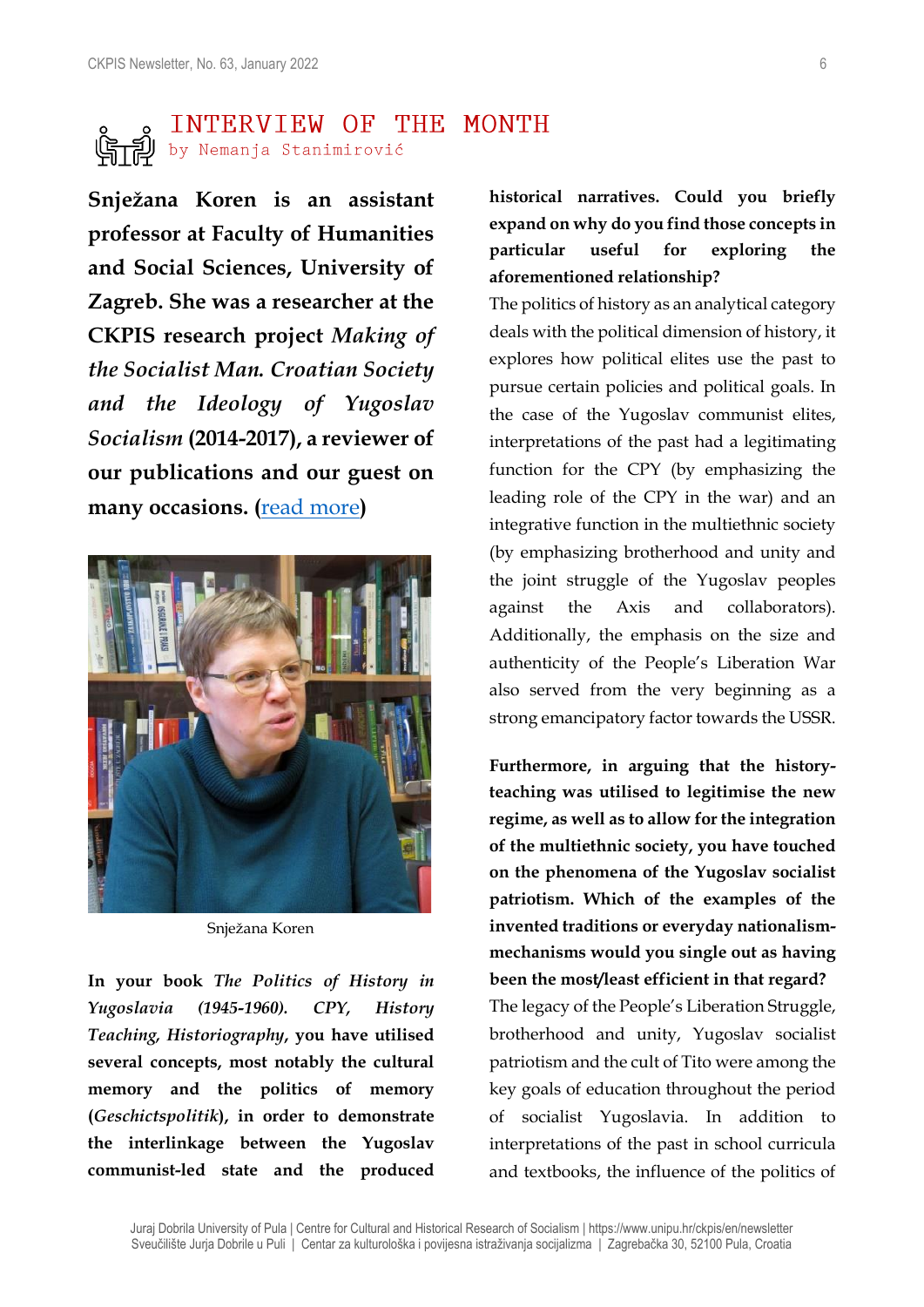history was also visible in everyday school practices – such as school commemorations and celebrations of public holidays, school naming rituals, the contents of in-service teacher training, even in the choice of teaching methods that aimed at shaping students' values in accordance with needs of socialist society. Of course, one can question how effective all these practices were. The idealized image of the Yugoslav socialist community that solved the problems of the first Yugoslavia, especially those arising from the national question, was clearly at odds with the difficult legacy of the war and the ever-present interethnic tensions. The collective memory imposed and controlled by the Communist Party did not correspond to the individual memories of many people. This also meant that the official narrative was burdened with the problem of credibility and because of that it could not fulfil its intended role. Surprisingly, certain ideas about the role of the war in collective memory have proved to be very resilient. This primarily refers to the portrayal of war as the starting point of the state – the Homeland War in contemporary Croatia has had the same significance that used to be attached to the People's Liberation Struggle in socialist Yugoslavia. There are also similarities in commemorative practices – in both cases, memorialization has become more intense with the passage of time since the war. Finally, there are similar strategies for teaching about war, such as the detailed descriptions of battles and war operations, the creation of a cult of war heroes, and the glorification of war violence as a source of patriotism.

**It seems to me as a rather important and interesting observation that there were different, and at times opposing, nationallybased interpretations of the National Liberation Struggle (NOB), that is, interethnic disputes, among the Party leadership, much earlier than it is usually acknowledged in the literature. Could you expand here on the two perspectives of the NOB?**

The narrative of the war based on the "seven enemy offensives" against the Yugoslav partisans originated from Tito's articles published during the war. In this narrative, the emphasis was on Tito's role and merits, which brought into focus the fighting in Serbia, Montenegro and Bosnia and Herzegovina, and did not pay enough attention to the resistance movements in other parts of Yugoslavia. This was the cause of frustrations among political elites in these Yugoslav republics, which was evident in the discussions that followed the publication of the official history of the League of the Yugoslav Communists in the early 1960s. Interpretations of the 1941 uprising in Yugoslavia were another point of controversy – the debate about where, when and how the uprising was initiated was in fact a debate about the merits of individual republics and individual peoples for the creation of socialist Yugoslavia. Thus, precisely those narratives that were supposed to provide a common Yugoslav perspective became a source of controversy and antagonism, primarily among the political elites of Yugoslav republics.

**The year 1960 in your book title indicates the endpoint of your research, although you do touch upon later periods as well. Could you**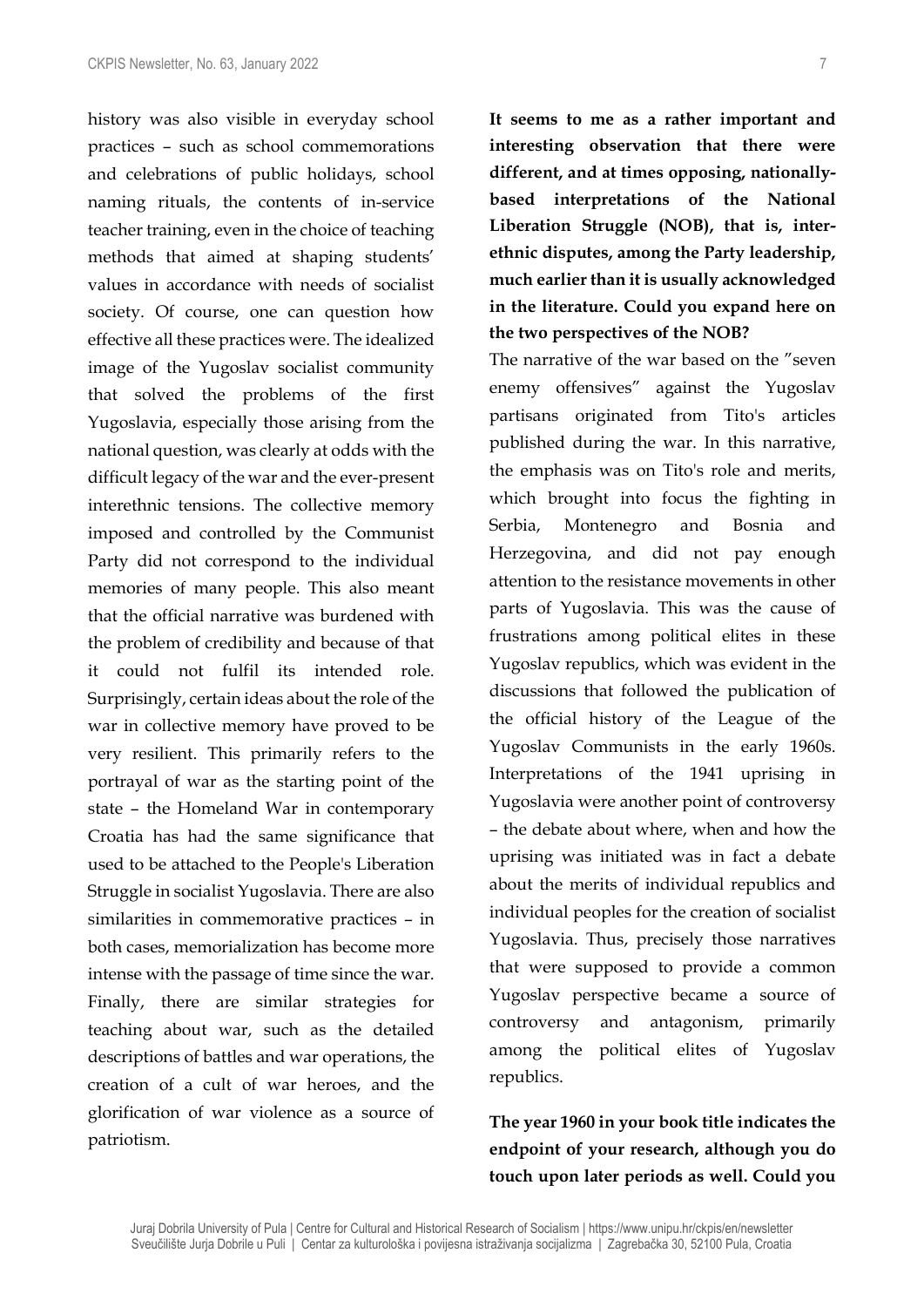#### **briefly here describe the main differences in the Party's approach to the history-teaching and the cultural memory before and after the 1960s?**

This could be briefly described as an effort to constantly control historical narratives in history curricula and textbooks. This control was more rigid in some periods (e.g. in the second half of the 1940s and 1950s, and from the mid-1970s to the end of socialist Yugoslavia), and somewhat looser in others (e.g. in the first half of the 1950s, at the end 1960s and early 1970s).



Snježana Koren, *Politika povijesti u Jugoslaviji (1945–1960). Komunistička partija Jugoslavije, nastava povijesti, historiografija*, Srednja Europa, Zagreb, 2012.

**You have mentioned that there was a continuity of teleological perspective and historical determinism within history textbooks in Croatia from 1918 up until 2004. What does that tell about the socialist** 

#### **regime, allegedly incompatible and contrasting with its predecessors and inheritors?**

This continuity of teleological perspective and historical determinism has existed from the creation of modern historiography and history teaching in the late 19th century to the present day. The past is constantly observed and interpreted through the lenses of the present. Therefore, our school curricula regularly include the latest events which are, consequently, interpreted apologetically and uncritically. For example, the People's Liberation War was included in the curricula as early as 1942, and the Homeland War was described in the textbooks already in 1992 – in both cases, these events were included in curricula and textbooks immediately, while the war was still in progress. In addition, there is a constant perception that the state or the ruling option has the right to prescribe interpretations of the past in school curricula and textbooks.

**You have mentioned that several historians struggled to successfully fit Yugoslav people's histories into the Party-approved interpretation of the Marxist scheme of history. What can the Marxist theory and approach to history bring to historians today, and how are they to use it?**

There was a certain pressure exerted by the communist authorities to interpret the past from the Marxist point of view. Nevertheless, historians predominantly continued to use traditional methods and deal with topics from national history. Moreover, these demands prompted historians to put more focus on hitherto neglected areas of social and economic history. At the present, there are few